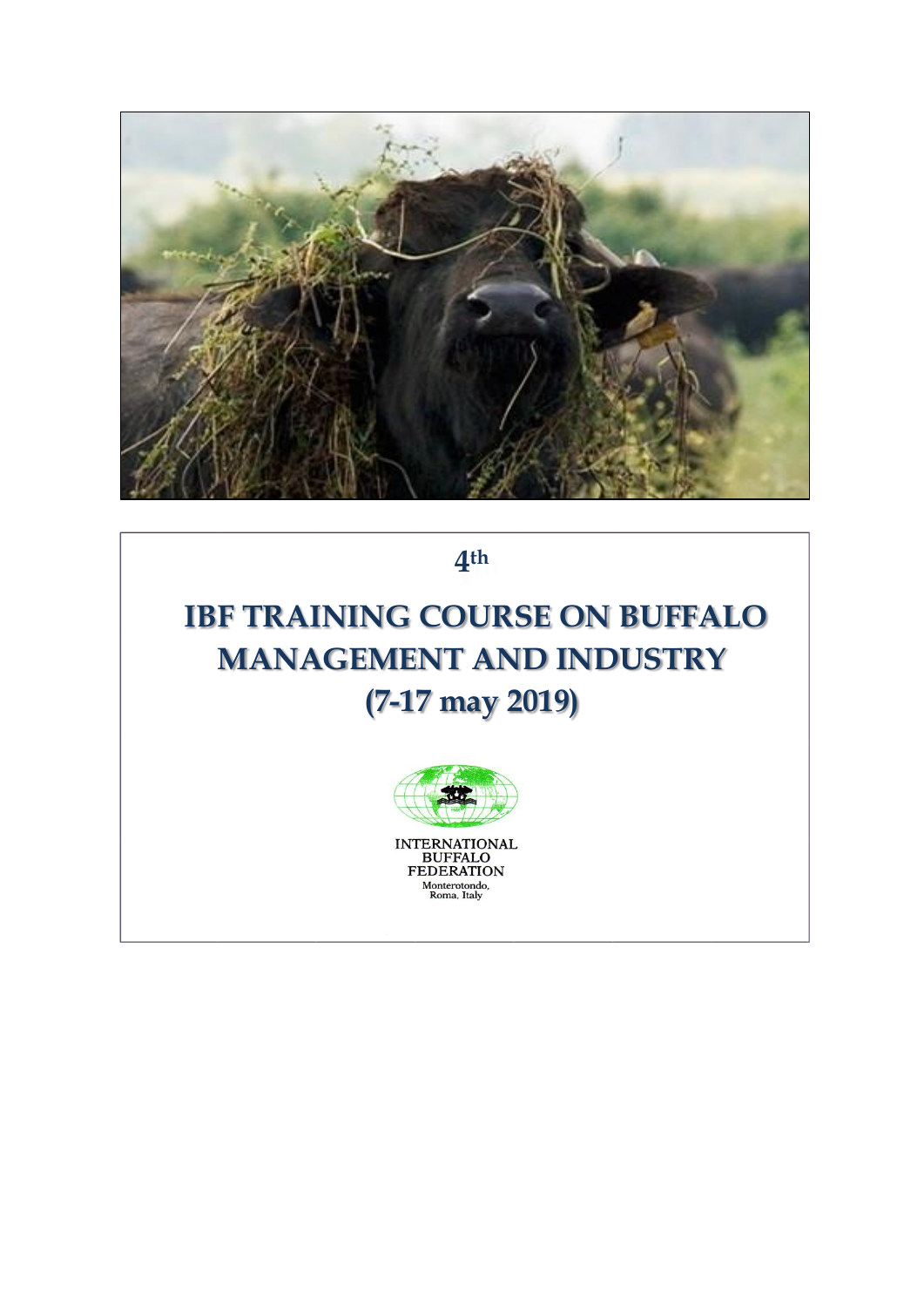| THUSDAY, MAY 7          |                                                                                                                                                                      |
|-------------------------|----------------------------------------------------------------------------------------------------------------------------------------------------------------------|
| 9.00-12.00              | Arrival of participants<br><b>Accommodation in Hotel</b>                                                                                                             |
| 12.30                   | Pick up at the hotel                                                                                                                                                 |
| 13.00-15.00             | Welcome lunch at the Research Centre for Animal<br>Production and Aquaculture, venue of Monterotondo                                                                 |
| 15.00-15.15             | <b>Welcome address by the Director of the Centre</b><br>Dr L. Buttazzoni                                                                                             |
| 15.15-15.30             | <b>Course presentation</b><br>Prof A. Borghese                                                                                                                       |
| 15.30-16.30             | <b>Buffalo Livestock and Products in the World</b><br>Prof A. Borghese                                                                                               |
| 16.30-17.00             | <b>Presentation of the Centre for Animal Production</b><br>and Aquaculture of the Council for Agricultural<br><b>Research and Economics (CREA)</b><br>Dr V.L. Barile |
| 17.00-19.00             | Visit at the laboratories and the experimental farm in<br>Monterotondo                                                                                               |
| 19.00                   | Transfer to the hotel and dinner                                                                                                                                     |
|                         |                                                                                                                                                                      |
|                         |                                                                                                                                                                      |
| <b>WEDNESDAY, MAY 8</b> |                                                                                                                                                                      |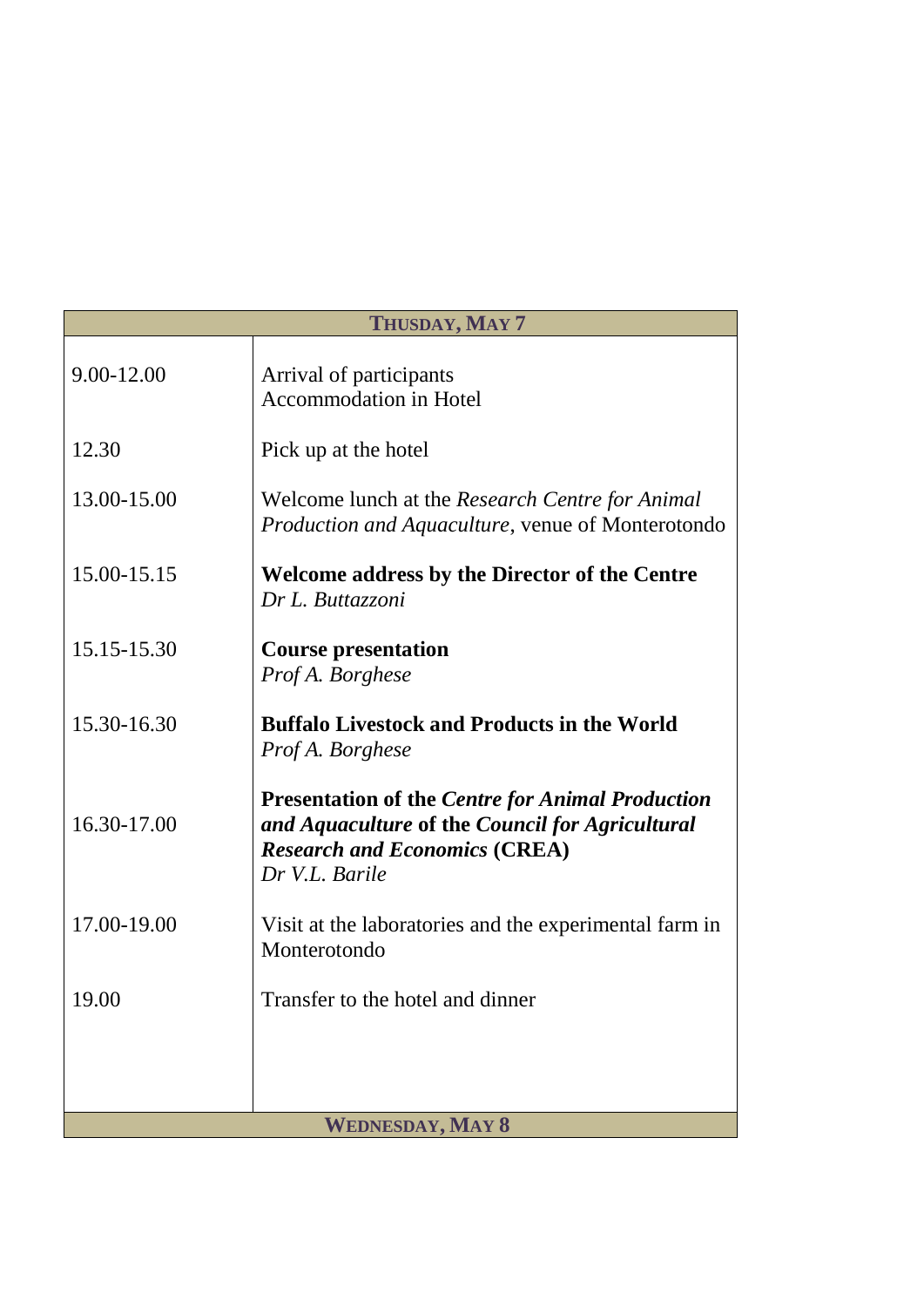| 9.00-9.40<br>Buffalo genetic improvement in Italy and molecular<br>research at CREA<br>Dr G. Catillo<br>9.40-10.20<br><b>Immunology</b><br>Dr G. De Matteis<br>10.20-11.00 |
|----------------------------------------------------------------------------------------------------------------------------------------------------------------------------|
|                                                                                                                                                                            |
|                                                                                                                                                                            |
| <b>Breeding value. Genetic gain. Optimum breeding</b><br>plan<br>Prof T. Peeva                                                                                             |
| Discussion<br>11.00-11.15                                                                                                                                                  |
| <b>Coffee Break</b><br>11.15-11.30                                                                                                                                         |
| 11.30-12.10<br><b>Buffalo</b> meat<br>Dr S. Failla                                                                                                                         |
| 12.10-13.20<br>Use of agricultural waste to produce biogas and<br>green energy and visit to the pilot plant<br>Dr A. Chiariotti                                            |
| 13.30-14.30<br>Lunch at the CREA                                                                                                                                           |
| 14.30-15.20<br><b>Estrous control and Artificial Insemination</b><br>Dr V.L. Barile                                                                                        |
| 15.20-16.10<br><b>Ultrasound techniques for research application</b><br>Dr G.M. Terzano                                                                                    |
| 16.10-16.20<br>Discussion                                                                                                                                                  |
| 16.20-16.30<br>Coffee break                                                                                                                                                |
| 16.30-17.00<br><b>Milk and cheese production</b><br>Dr C. Tripaldi                                                                                                         |
| 17.30-19.00<br>Visit of Giancarlo D'Angelo farm and cheese indust                                                                                                          |
| Transfer to the hotel and dinner<br>19.00<br>THURSDAY, MAY 9                                                                                                               |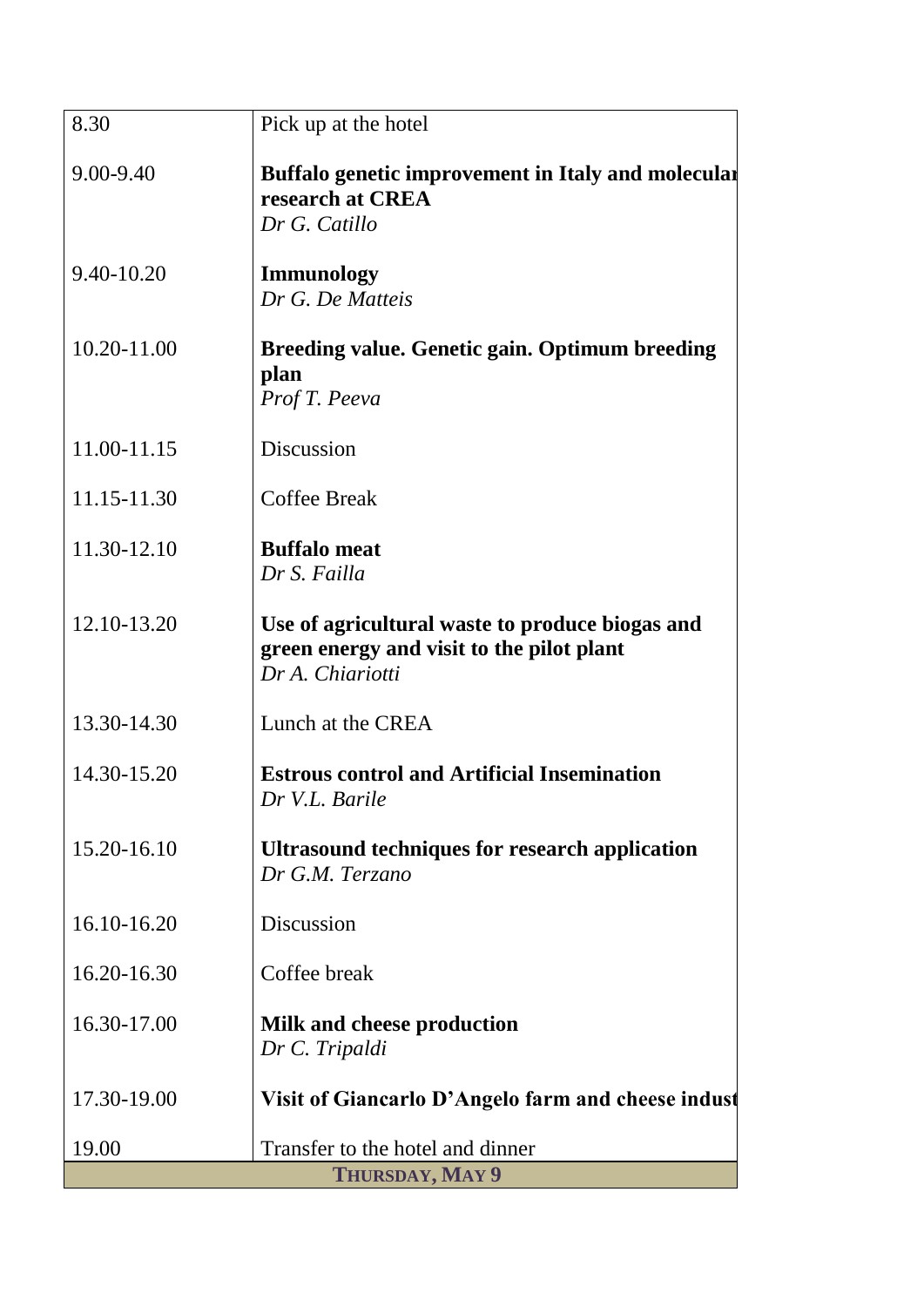| 8.00        | Bus transfer to IZS, Rome                                                                                                        |
|-------------|----------------------------------------------------------------------------------------------------------------------------------|
| 9.30-9.45   | <b>Welcome by the Director of the</b><br><b>Animal Prophylaxis Research Institute in Rome</b><br>Dr Ugo Della Marta              |
| 9.45-10.45  | <b>Prophylaxis for brucellosis and</b><br>tuberculosis in Buffalo<br>Dr G. Saralli, Dr M. Sala                                   |
| 10.45-11.00 | Coffee break                                                                                                                     |
| 11.00-11.40 | <b>Bulk tank milk quality</b><br>Dr G. Giangolini                                                                                |
| 11.40-12.20 | Influence of somatic cells on milk<br>technical quality in dairy buffalo<br>Dr G. Giacinti, Dr D. Sagrafoli                      |
| 12.20-13.00 | The milkability and its influence<br>on milk quality and economic aspects<br>Dr C. Boselli                                       |
| 13.00-14.00 | Lunch                                                                                                                            |
| 14.00-16.00 | <b>Visit to the laboratories</b>                                                                                                 |
| 17.00       | Transfer to the hotel and dinner                                                                                                 |
|             | <b>FRIDAY, MAY 10</b>                                                                                                            |
| 8.00        | Transfer to the Chiacchierini Centre, Civitella D'Arna<br>(Perugia)                                                              |
| 10-11.30    | <b>Presentation of the Chiacchierini Bull Centre and</b><br>the genetic buffalo program<br>Dr G. Colagrande, Dr A. Chiacchierini |
| 11.30-12.30 | Distinctive technical and economic aspects of<br><b>Italian Buffalo production</b><br>A. Rosati                                  |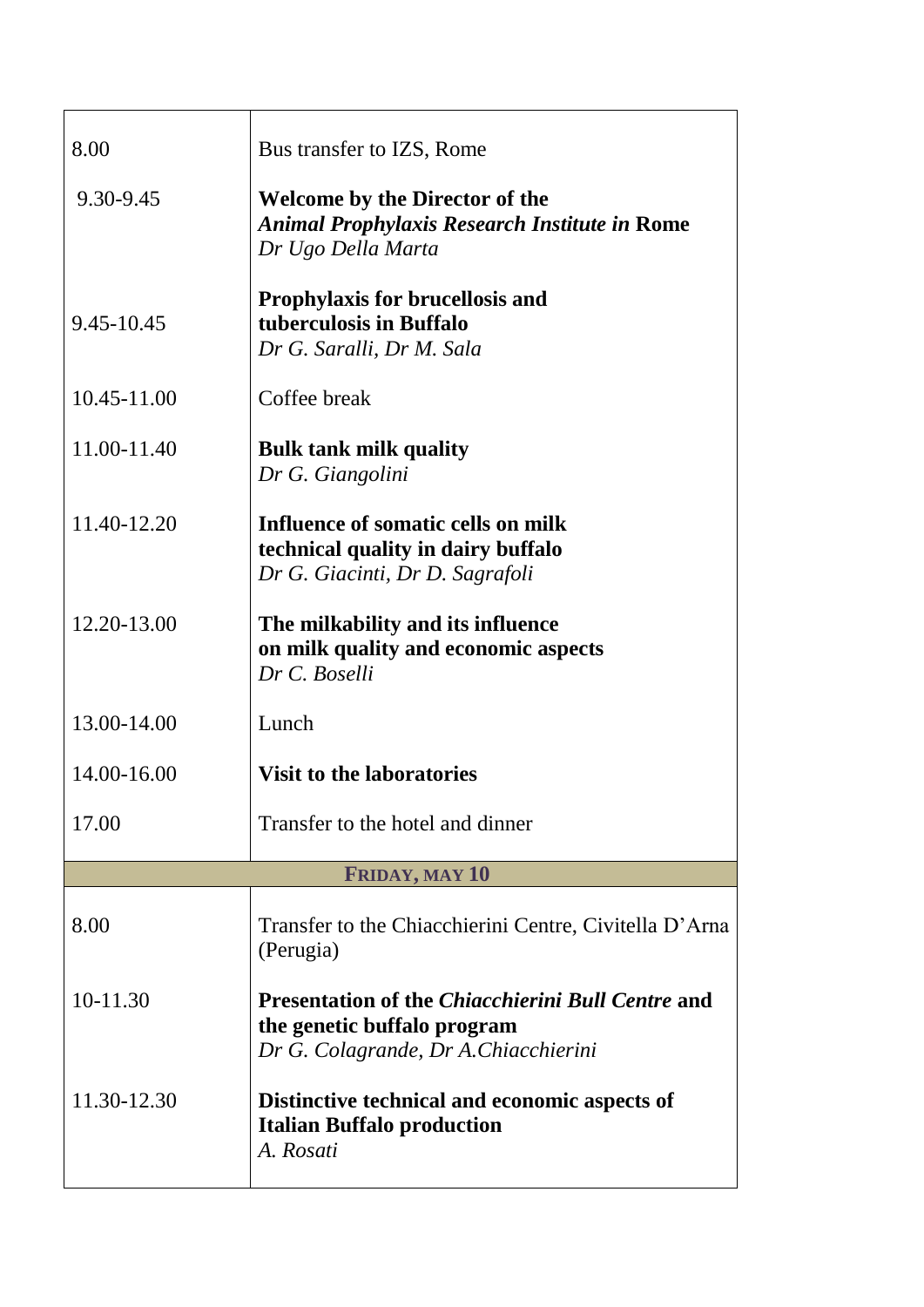| 12.30-12.45                                                                                                              | Discussion                                                                                                       |  |
|--------------------------------------------------------------------------------------------------------------------------|------------------------------------------------------------------------------------------------------------------|--|
| 12.45-14.00                                                                                                              | Lunch                                                                                                            |  |
| afternoon                                                                                                                | Visit to Assisi town and back to Monterotondo                                                                    |  |
|                                                                                                                          | <b>SATURDAY, MAY 11</b>                                                                                          |  |
| 8.00                                                                                                                     | <b>Bus transfer to ROME</b>                                                                                      |  |
| 9.00-13.00                                                                                                               | <b>Presentation of CAMPAGNA AMICA Market-</b><br><b>Circo Massimo (Rome) from the Director</b><br>Dr C. Troccoli |  |
| 13.00                                                                                                                    | Lunch                                                                                                            |  |
| Afternoon                                                                                                                | Free time in Rome                                                                                                |  |
| 19.00                                                                                                                    | Transfer to the hotel in Monterotondo and dinner                                                                 |  |
|                                                                                                                          |                                                                                                                  |  |
|                                                                                                                          | <b>SUNDAY, MAY 12</b>                                                                                            |  |
|                                                                                                                          | <b>FREE DAY</b>                                                                                                  |  |
| <b>ANCIENT ROMA TOUR: PALATINUS AND THE ROMAN FORUM with</b><br>an archeologist guide (English language)<br>(ON REQUEST) |                                                                                                                  |  |
|                                                                                                                          |                                                                                                                  |  |
|                                                                                                                          |                                                                                                                  |  |
|                                                                                                                          |                                                                                                                  |  |
|                                                                                                                          |                                                                                                                  |  |
|                                                                                                                          |                                                                                                                  |  |
|                                                                                                                          |                                                                                                                  |  |
|                                                                                                                          |                                                                                                                  |  |
| MONDAY, MAY 13                                                                                                           |                                                                                                                  |  |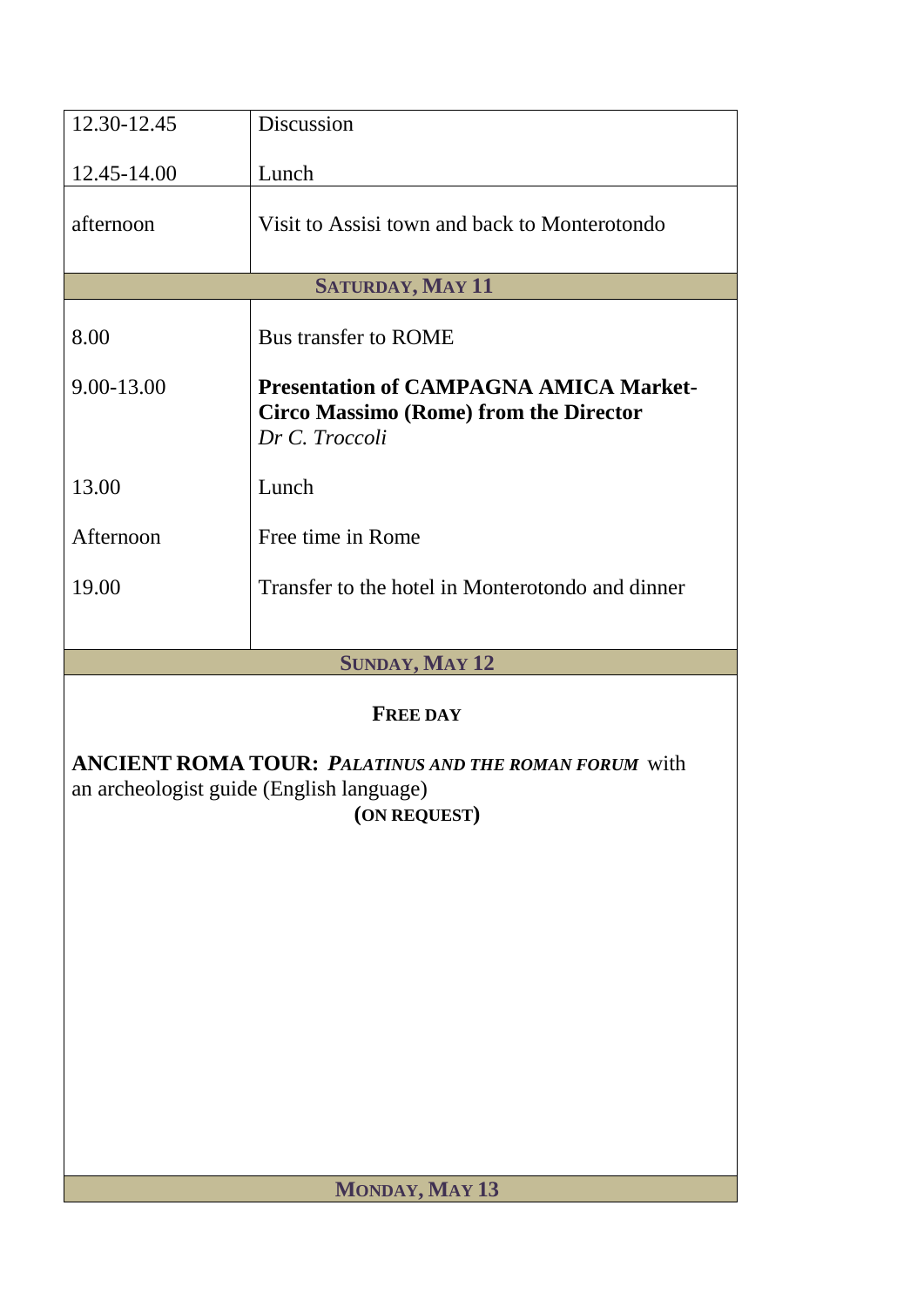| 8.00-9.00     | Hotel check out and bus transfer to Rome                                                                                                 |
|---------------|------------------------------------------------------------------------------------------------------------------------------------------|
| $9.00 - 9.15$ | visit to the Italian Breeder Association (AIA)                                                                                           |
| 9.30-10.30    | Performance recording and genetic selection of<br><b>Mediterranean buffalo in Italy</b><br>Prof R. Negrini                               |
| 10.30-10.45   | Coffee break                                                                                                                             |
| 10.45-11.45   | <b>Importance of DNA test in buffalo breeding.</b><br>Dr R. Mazza                                                                        |
| 11.45-12.15   | Discussion                                                                                                                               |
| 12.15-14.00   | Lunch                                                                                                                                    |
| 14.00-16.00   | <b>Transfer to Latina</b>                                                                                                                |
| 16.00-19.00   | Tour in Casabianca farm and industry<br>$Dr F. D'A$ <i>usilio</i>                                                                        |
| 19.00-20.00   | Dinner                                                                                                                                   |
| 20.00         | Transfer to Capua and hotel check in                                                                                                     |
|               | TUESDAY, MAY 14                                                                                                                          |
| 7.30          | Hotel pick up                                                                                                                            |
| 8.30-11.00    | Visit of Fattorie Garofalo Buffalo Farm (Fattoria<br>Reale del Torcino), Ciorlano (Caserta).<br>Dr G. Garofalo                           |
| 12.00-13.00   | Visit of Buffalo Beef Centre in S. Angelo in<br><b>Formis (Caserta)</b>                                                                  |
| 13.00-14.00   | Lunch                                                                                                                                    |
| 14.00-17.00   | <b>Visit of Fattorie Garofalo and of mechanized</b><br><b>Cheese Industry (Casaro del Re) in Capua</b><br>(Caserta).<br>Avv. R. Garofalo |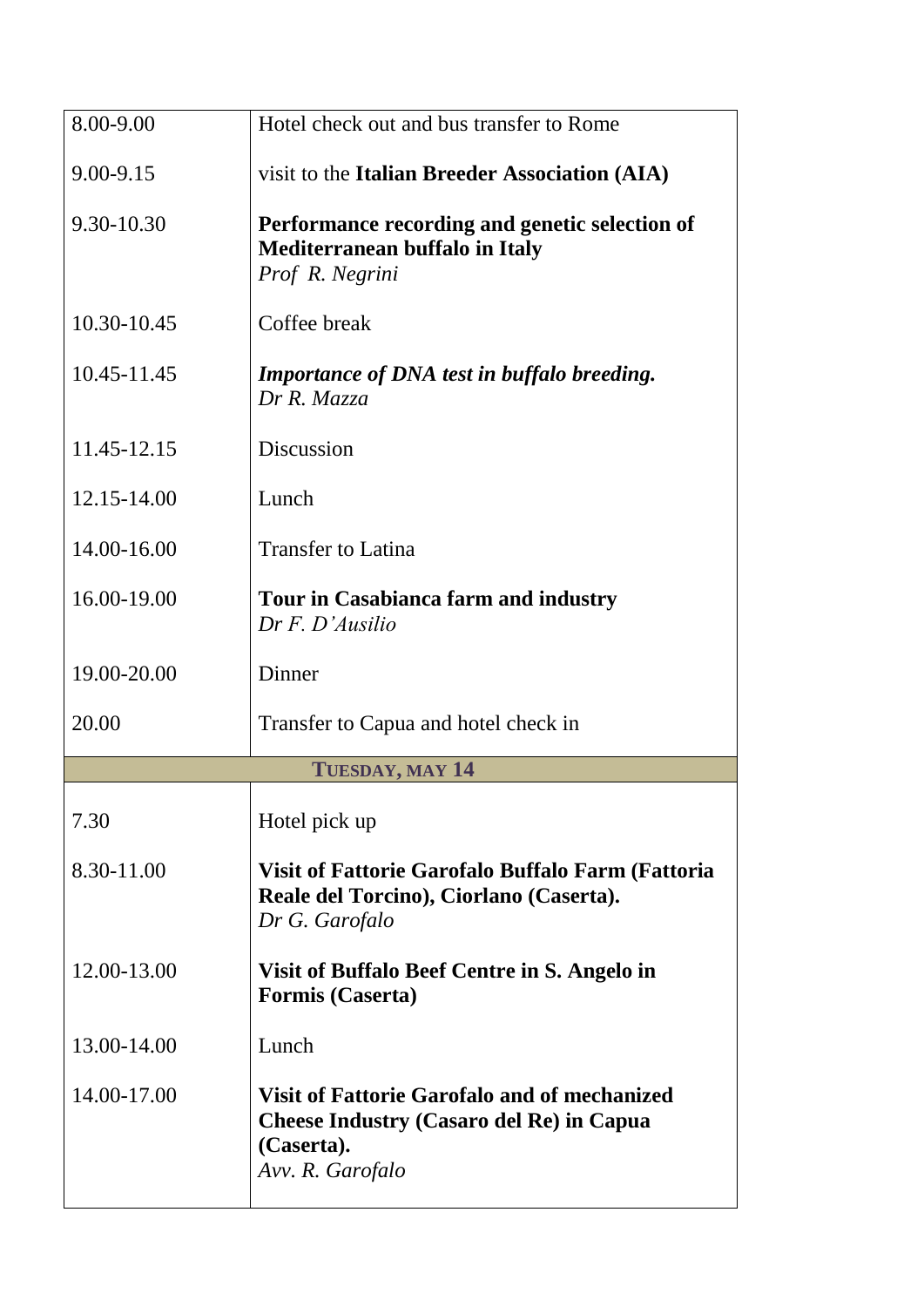|                          | Transfer to the hotel in Capua and dinner                                                                                                                                                                                                                         |
|--------------------------|-------------------------------------------------------------------------------------------------------------------------------------------------------------------------------------------------------------------------------------------------------------------|
| <b>WEDNESDAY, MAY 15</b> |                                                                                                                                                                                                                                                                   |
| 8.00-12.00               | Hotel check out<br>Visit of Royal silk industry San Leucio (Caserta)                                                                                                                                                                                              |
| 12.00-14.00              | Lunch and transfer to Paestum, Salerno                                                                                                                                                                                                                            |
| 14.00-19.00              | Visit to Improsta farm<br>in collaboration with the Department of Veterinary<br>Medicine- University of Naples<br>Practical approach to "Pasta filata" cheese<br>production<br>Dr A. Citro<br>Nutrition and feeding technologies in buffalo<br>Prof F. Infascelli |
|                          | <b>Bubalus bubalis evolution in the world</b><br>Prof L. Zicarelli                                                                                                                                                                                                |
| 20.00                    | Transfer to Agriturismo Seliano                                                                                                                                                                                                                                   |
|                          | <b>THURDAY, MAY 16</b>                                                                                                                                                                                                                                            |
| 8.00                     | Hotel check out                                                                                                                                                                                                                                                   |
| 8.30-11.00               | <b>Presentation of the Vannulo Farm (Paestum,</b><br>Salerno)<br>Dr N. Palmieri (President of the ANASB -National<br><b>Association of Buffalo Breeders</b> )                                                                                                     |
| 11.00-13.00              | <b>Transfer to Naples</b>                                                                                                                                                                                                                                         |
| 13.00-14.00              | Lunch                                                                                                                                                                                                                                                             |
| 14.00-14.15              | <b>Presentation of the Animal Prophylaxis Research</b><br><i><b>Institute in Naples</b></i><br>Director Dr Antonio Limone, Dr E. De Carlo                                                                                                                         |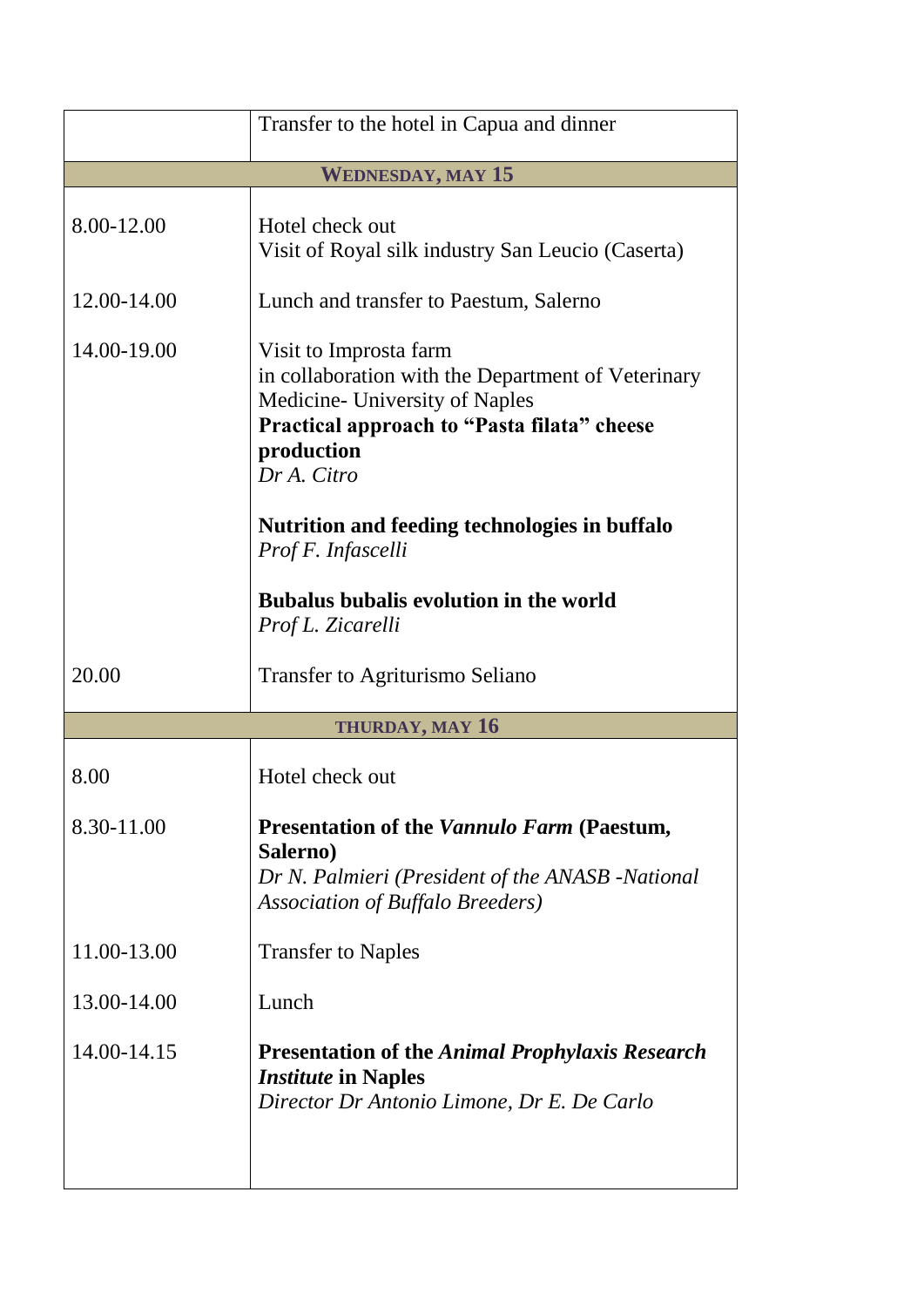| 14.15-15.00 | <b>Classyfarm Italian system to define</b><br>welfare risk<br>Dr D. Vecchio                                                                                                                                                                |
|-------------|--------------------------------------------------------------------------------------------------------------------------------------------------------------------------------------------------------------------------------------------|
| 15.00-15.45 | Tuberculosis diagnosis and validated methods in<br>buffalo<br>Dr A. Martuccello                                                                                                                                                            |
| 15.45-16.30 | Italian traceability system for milk and processed<br>products<br>Dr G. Cappelli                                                                                                                                                           |
| 16.30-16.45 | <b>Discussion</b>                                                                                                                                                                                                                          |
| 16.45-17.00 | Coffe break                                                                                                                                                                                                                                |
| 17.00-18.30 | Visit to the IZS' laboratory                                                                                                                                                                                                               |
| 18.30       | Transfer to the hotel in Naples                                                                                                                                                                                                            |
|             | FRIDAY, May 17                                                                                                                                                                                                                             |
| 8.30        | Hotel check out                                                                                                                                                                                                                            |
| 9.00-13.00  | <b>Presentation of CNR-ISPAAM from</b><br>Dr A. Scaloni, Prof L. Iannuzzi                                                                                                                                                                  |
| 9.00-10.00  | Proteomic approaches for the evaluation of<br>buffalo dairy products<br>Dr A. Scaloni, Dr S. Arena, Dr A.M. Salzano, Dr S.<br>Caira                                                                                                        |
| 10.00-11.00 | The contribution of the cytogenetics in the genetic<br>improvement of the water buffalo<br>(Bubalus<br>bubalis, 2n=50): clinical, evolutionary, molecular<br>and environmental aspects<br>Prof L. Iannuzzi, Dr A. Iannuzzi, Dr V. Genualdo |
| 11.00-11.15 | Coffee break                                                                                                                                                                                                                               |
| 11.15-11.45 | Environmental impact of the nitrogen in the<br>Italian Mediterranean buffalo breeding: influence<br>of nutrition<br>Dr F. Sarubbi                                                                                                          |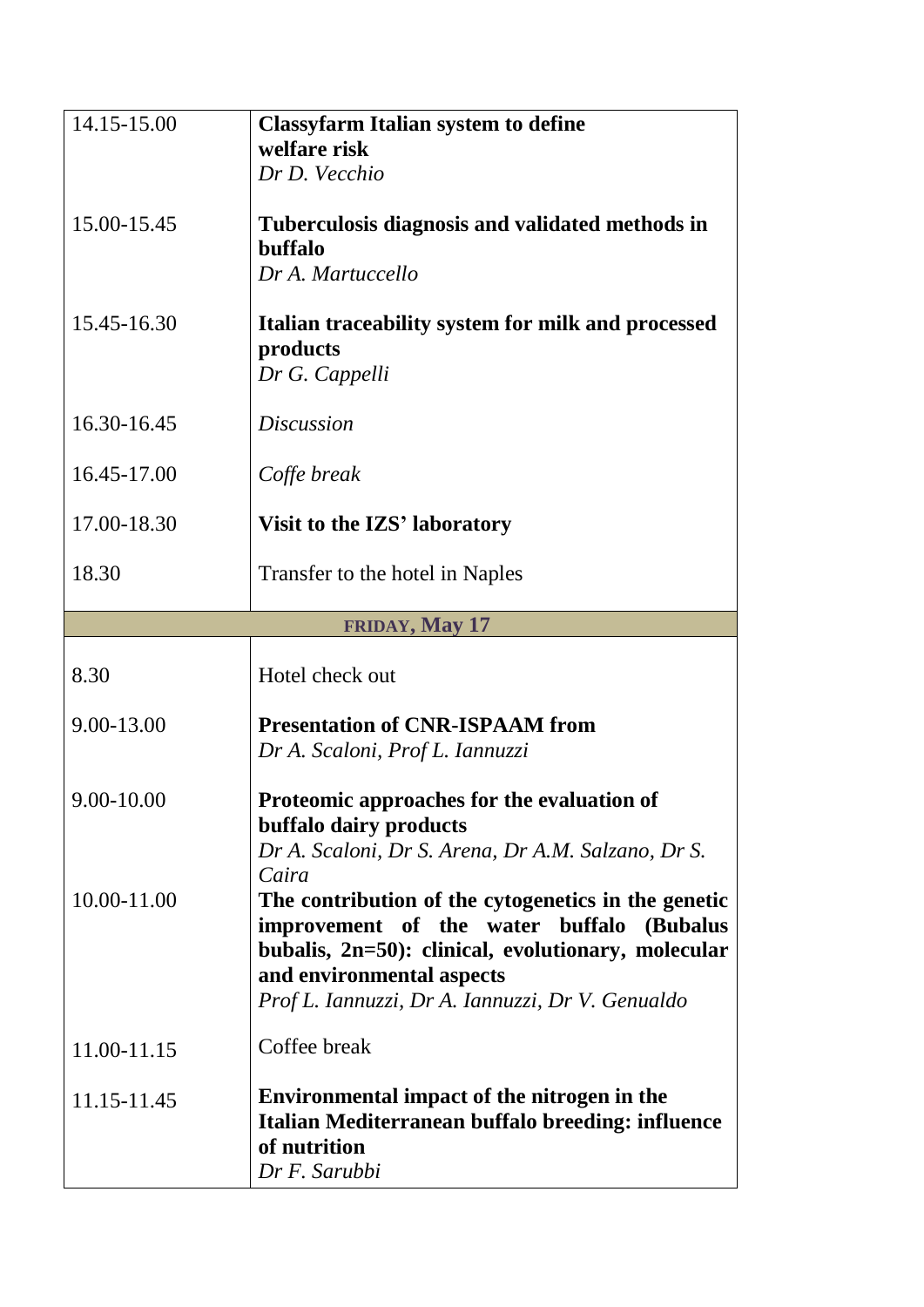| 11.45-12.15 | Discussion                                                                                                                                                                          |
|-------------|-------------------------------------------------------------------------------------------------------------------------------------------------------------------------------------|
| 12.15-13.00 | Short visit of the CNR-ISPAAM laboratories                                                                                                                                          |
| 13.00-14.30 | Lunch                                                                                                                                                                               |
| 14.30-17.00 | Transfer to hotel in Monterotondo (Rome)                                                                                                                                            |
|             | On the bus, <i>Prof Borghese</i> will promote a discussion<br>on the problems and goals of Buffalo industry in<br>different countries and quality of products and global<br>market. |
| 18.00-20.00 | Conclusion of course and diploma to the<br>participants at Centre for Animal Production and<br><b>Aquaculture</b>                                                                   |
|             | <i>Prof Antonio Borghese and Researchers of the Centre</i>                                                                                                                          |
| 20.00       | Farewell dinner at CREA                                                                                                                                                             |
| 22.00       | Transfer to the Hotel in Monterotondo                                                                                                                                               |
|             |                                                                                                                                                                                     |